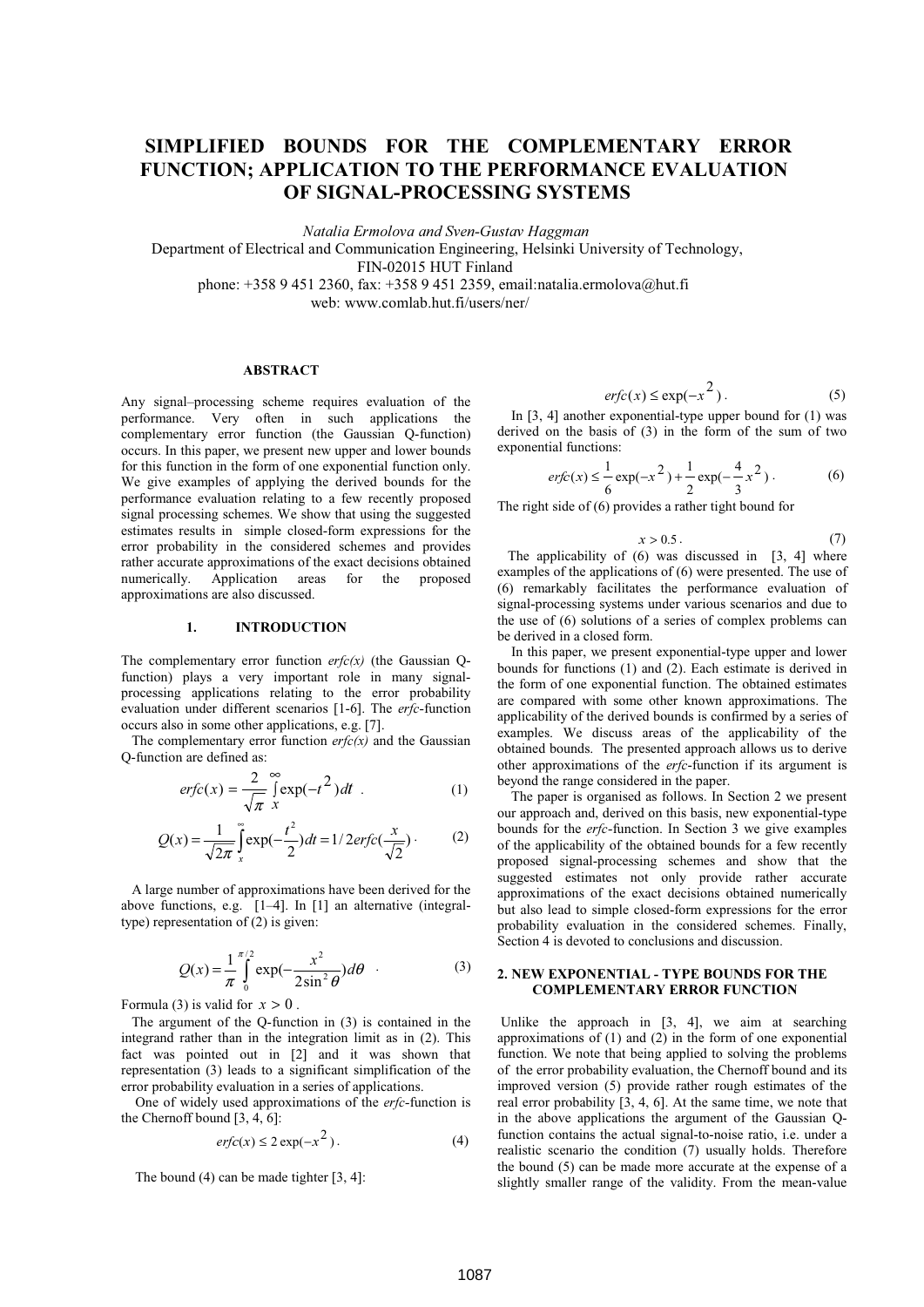theorem applied to (3) it follows that there exists a more accurate upper bound than that described by (5), which is also expressed in the form of one exponential function.

 Taking into account that the integrands in (1) and (2) are positive, we search suitable bounds for the integrands. Moreover, we search these bounds in such a form that the integrals could be calculated analytically. If we are able to find a solution for the integrand in the form

$$
f(x) = C \times 2ax \exp(-ax^2), \qquad (8)
$$

where  $C$  and  $a$  are constants, then the bounds for (1) and (2) can be derived in the form of one exponential function. We note that (8) should not be larger (for an upper bound) or smaller (for a lower bound) than the integrand in (1) elsewhere. It is only important that the corresponding relations would be valid for the integrals. In doing so, we find that the function

$$
g1(x) = 0.56 \exp(-1.275x^2)
$$
 (9)

provides a rather accurate lower bound for the erfc-function if the condition (7) holds.

At the same time we find that the function

$$
g 2(x) = 0.6 \exp(-1.01 x2)
$$
 (10)

gives an upper bound for the  $erfc$ -function if

$$
x > 0.535 \tag{11}
$$

 Fig.1 presents the obtained bounds as well as the upper bound derived in [3, 4]. It is clearly seen from Fig.1 that the function at the right-hand side of (6) provides a more accurate approximation for  $erfc(x)$  than (10) while the latter estimate is represented by one exponential function only. In its turn, the approximation (10) is more accurate than the Chernoff bounds (4) and (5) that are widely used as upper bounds for the  $erfc$ function.

 Obviously, that the derived bounds (9) and (10) can be used if the argument of the  $erfc$ -function satisfies (7) and (11) respectively. As it is seen from the comparison of (7) and (11), the areas of the validity of (6) and (10) almost coincide. The right-hand side of (6) gives a more accurate approximation of the *erfc*-function than the formula  $(10)$  at the expense of a slightly more complex analytical description.

 If the average error probability is evaluated in a multipath environment, averaging through statistics of the channel parameters is required. Thus, estimates (9), (10), as well as the bound (6) can be employed for the evaluation of the average error probability in fading channels if the probability of deep fading is rather low.

 In Section below we present a few examples of the application of the derived formulas.

#### 3. APPLICATION FOR THE EVALUATION OF THE PERFORMANCE OF SIGNAL-PROCESSING **SYSTEMS**

### 3.1 Error probability in a system with a concatenated space-time coding

 In [5], the Alamouti transmit diversity scheme [8], with  $L_z = 2$  transmit (TX) antennas and  $L_r$  receive (RX) antennas, was combined with a linear outer error-correcting code. In this scheme, the encoded bits are processed by a combined multiplexer-interleaver and next each pair ( or



Figure 1: Comparison of different types of approximation of  $erfc(x)$ .

quadruple) of bits is mapped on a sequence  $\{s(i)\}_{i=1}^{N}$  of twodimensional vectors of BPSK (or QPSK) symbols with Gray mapping. The bits are transmitted over two TX antennas according to the Alamouti scheme. Such a combination of the code diversity with that of the Alamouti scheme increases the total degree of the diversity. The maximum diversity degree of the suggested scheme may be as large as  $dL$ , where  $d$  is the diversity degree of the code and  $L = L<sub>t</sub> L<sub>r</sub>$  is that of the antenna.

 If the presented system operates in a correlated Rayleigh fading channel, a channel vector is introduced:

$$
\mathbf{h}_{l} = \begin{pmatrix} h_{l}(i_{1}) \\ h_{l}(i_{2}) \\ \dots \\ h_{l}(i_{d}) \end{pmatrix}, l = \overline{1, L},
$$
(12)

where the index  $\vec{l}$  stands for the time/frequency variance.

 For the usual Alamouti diversity scheme, the pair error probability (PEP) (the probability of deciding  $\hat{S}$  while indeed the codeword  $S$  was transmitted) for a fixed channel  $\bf{h}$  is defined as [5]:

$$
P(s \to \hat{s}|\mathbf{h}) = Q(\sqrt{\|\mathbf{h}\| \gamma^2 / 2\sigma^2}), \qquad (13)
$$

where  $\gamma$  is a constant that depends on the signal constellation and the code used ,  $\sigma^2$  is the variance of additive noise of the channel.

 In order to derive the average PEP, it is necessary to average (13) over the channel statistics. In [5], a technique for the PEP evaluation for the general case of a correlated Rayleigh fading channel was presented. The final expression for the PEP is:

$$
P_{av.} = \int_{0}^{\infty} \int_{0}^{\infty} \ldots \int_{0}^{\infty} Q(\sqrt{\sum_{i=1}^{d} \lambda_{i} \|\widetilde{\mathbf{h}}\|} \gamma^{2} / 2\sigma^{2}) p(\left|\widetilde{h}_{1}\right| \ldots \left|\widetilde{h}_{L}\right|) d\left|\widetilde{h}_{1}\right| \ldots d\left|\widetilde{h}_{L}\right|,
$$
\n(14)

where  $\lambda_i$   $(i = 1, d)$  are the eigenvalues of the autocorrelation matrix of the channel  ${\bf R}_{\bf hh} = E\left\{ {\bf h}_{l} {\bf h}_{l}^{H} \right\}$ , the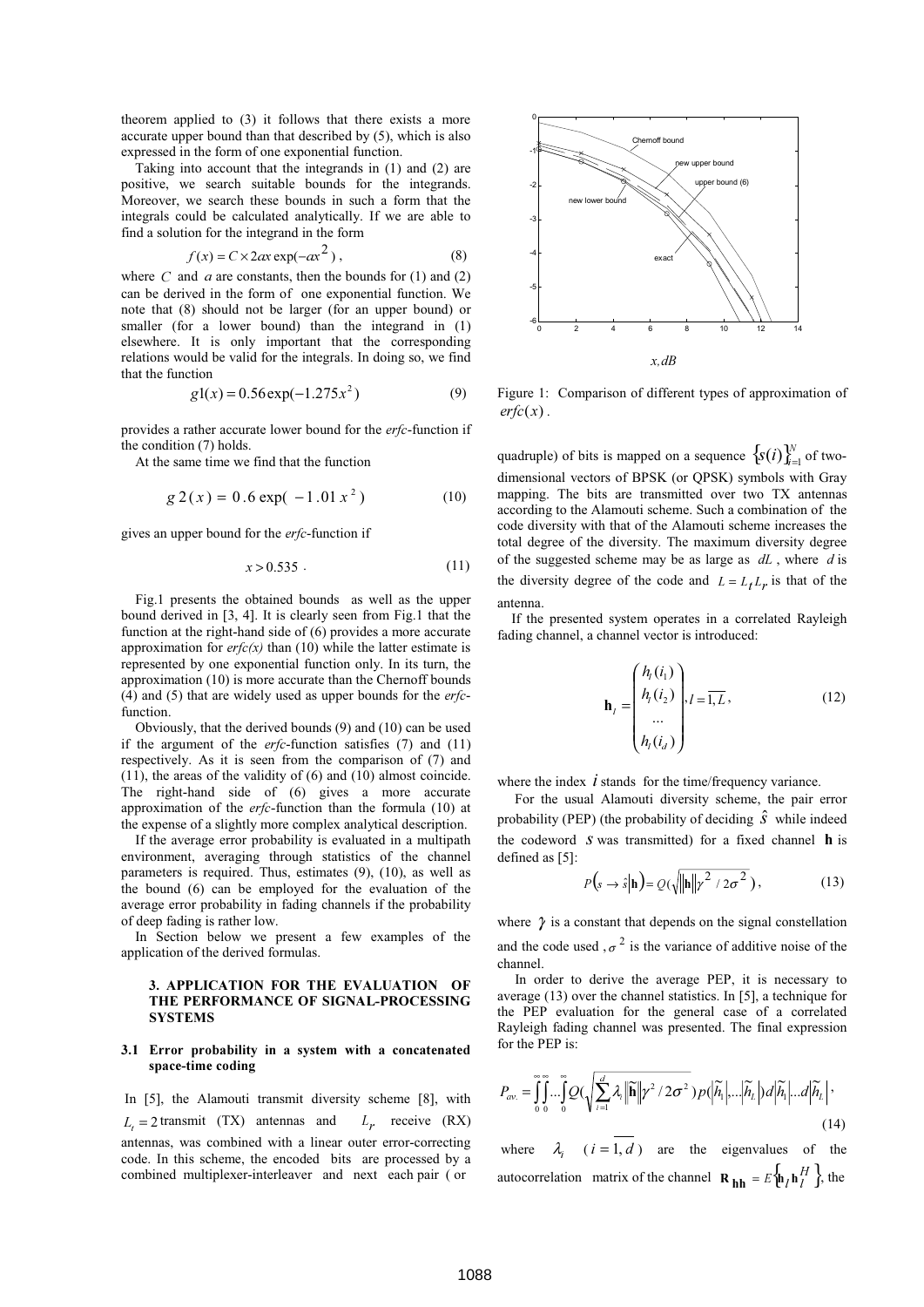

Figure 2: PEP in the Alamouti diversity system with two RX antennas for independently fading Rayleigh channel.

index  $H$  denotes the Hermitian conjugate. The matrix  $\mathbf{R}_{\text{th}}$  does not depend on the path number  $l$  (see [5] for details). The vector  $\tilde{\mathbf{h}}_i = \mathbf{G} \mathbf{h}_i$  is the transformed channel vector, G is the matrix that has as its columns the set  $\{g_i\}$ of the eigenvectors of  $\mathbf{R}_{hh}$  and  $p | (\tilde{h}|_1 ... | \tilde{h}_L |)$  is the L-fold Rayleigh probability density function of independent variables  $\{\widetilde{h}_{i}\}_{i=1}^{L}$ .

 In [5], an integral-type representation of the Gaussian Qfunction (3) is used in order to simplify the calculation of (14). As a result, an integral-type representation of (14) is obtained. By application of (9) and (10) closed-form expressions for an accurate estimate of  $P_{av}$  can be derived:

$$
0.28\prod_{i=1}^{d} \frac{1}{(1.275\frac{R_{\rm c}}{L}\frac{E_{\rm b}}{N_{\rm o}}\lambda_{\rm f}+1)^{L}} < P_{\rm av.} < 0.3\prod_{i=1}^{d} \frac{1}{(1.01\frac{R_{\rm c}}{L}\frac{E_{\rm b}}{N_{\rm o}}\lambda_{\rm f}+1)^{L}}
$$
\n(15)

where  $R_c$  is the code rate.

 The application of (6) gives a slightly more complex but at the same time a more accurate expression for an upper bound:

$$
P_{av.} < \frac{1}{12} \prod_{i=1}^{d} \frac{1}{\left(\frac{R_c}{L} \frac{E_b}{N_0} \lambda_i + 1\right)^L} + \frac{1}{4} \prod_{i=1}^{d} \frac{1}{\left(\frac{4R_c}{3L} \frac{E_b}{N_0} \lambda_i + 1\right)^L}
$$
(16)

 In Fig. 2, we present for the comparison estimates of the  $P_{\alpha V}$  obtained by using the approximations (15) and (16) for an encoded system with  $L<sub>r</sub> = 2$  RX antennas and for a case of independent fading. The exact expression obtained on the basis of an integral-type representation of the Gaussian Ofunction is also shown in Fig. 2. The curves in Fig. 2 are given for the case of BPSK and QPSK modulation. The parameter  $\gamma$  in (13) in this case is equal to 1. We assume also that  $E\left\{ h_{l} \right\}^{2} \models 1$ ,  $(l = \overline{1, L})$ .

 In Fig. 3, the estimates of the PEP in the coded system with the Walsh-Hadamard (WH) (16,4,8) code operating in a correlated Rayleigh fading channel are shown. The parameters of the channel and the signal are those used in [5]. The channel is assumed to have an exponential delay power spectrum with the mean delay  $\tau_m = 1 \mu s$ . The signal bandwidth  $B=2GHz$ . The curves in Fig. 3 are given for a case

of one RX antenna. It is worth noting that bounds for the bit-error probability (BEP) in the system can be easily evaluated in a closed form by using either  $(10)$  or  $(6)$ .

### 3.2 Error probability in a space-time block coding system with antenna selection and power allocation

As another example, we consider the application of the proposed approximations for the estimation of the error probability in the system with a new space-time block coding method suggested in [6]. This is an algorithm with selection for the transmission two antennas from three possible ones ('best', 'intermediate' and 'worst'). The transmitter selects two 'best' antennas on the basis of feedback information from the receiver that estimates the channels in terms of the absolute magnitude of the channel gains. The fraction ' $a^2$ ' of the total power is transmitted via the 'best' antenna and the rest  $(1 - a^2)$  is transmitted via the 'intermediate' antenna. The Alamouti block code is used for the transmission.

 The technique for estimation of the system performance in a Rayleigh fading channel is given in [6]. In this case, in order to evaluate the average error probability it is necessary to average (13) not only over the statistics of the channel vector (as in the previous example) but also over the statistics of the feedback information.

 By using (9) and (10) we obtain simple analytical expressions for the estimates of the error probability (BEP). Both of the bounds are described by the same analytical expression with different parameters. For brevity, we present here the bounds for the conditional bit-error probability (if the 'best' and 'intermediate' antennas are used):

$$
P_{\text{upplow}} = C_1 \frac{1}{C_2 a^2 \gamma^2 \sigma_h^2 / \sigma^2 + 1} \times \frac{1}{C_2 \gamma^2 \sigma_h^2 / \sigma^2 + 2} \times \frac{1}{C_2 \gamma^2 \sigma_h^2 / \sigma^2 + 3},\tag{17}
$$

where  $C_1 = 0.3, C_2 = 0.5005$  for the upper bound and  $C_1 = 0.28, C_2 = 0.6385$  for the lower bound. The  $\sigma_h^2$  is the variance of the channel coefficients.

 The graphs of the bit-error rate in the considered system are shown in Fig. 4. More precisely, in Fig. 4 we present the numerical results given in [6], the estimates obtained on the basis of the Chernoff bound used by the authors, upper bounds derived analytically on the basis of (6) and (10) as well as a lower bound obtained by using (9) . The graphs in Fig. 4 are given for the case of perfect feedback information.

 The given examples show that the proposed approximations not only significantly simplify the calculation of the error probability in signal-processing systems. Their use results in estimates which well agree with numerical results. The above examples also confirm that the proposed bounds can be successfully used in applications where averaging over the statistics of the erfc- function argument is required.